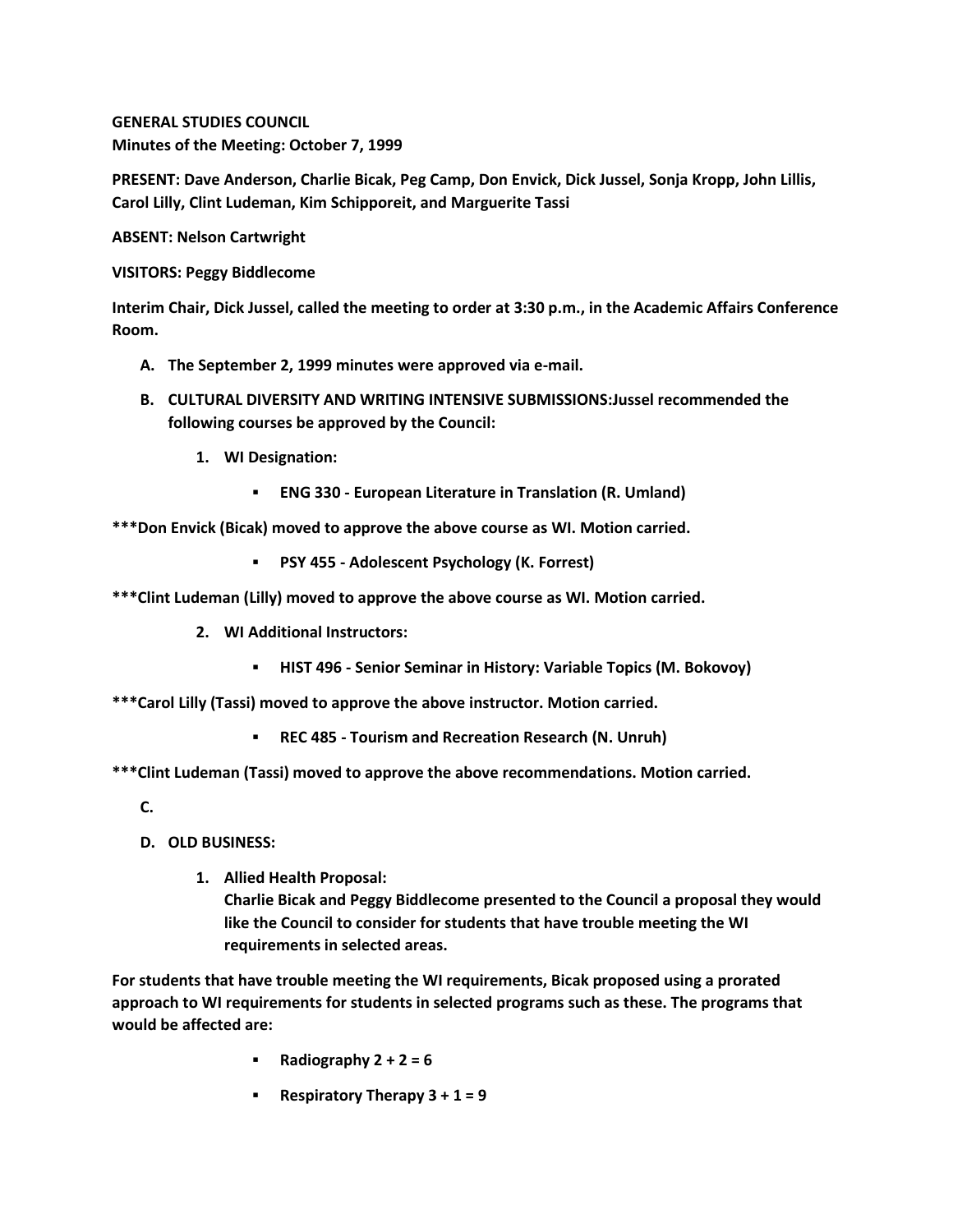- **Medical Technology 3 + 1 = 9**
- **Health Science Degrees 3 + 1 = 9**

**For example, Radiography students are on campus for two years and off for two years, therefore, they would be required to take three credit hours of WI each year they are on campus, making a requirement of 6 WI credit hours.**

**After much discussion, Jussel suggested that Bicak and Biddlecome put their proposal in writing to the Council. The Council will vote at the next GS meeting.**

**\*\*\*Charlie Bicak (Camp) moved to approve the above suggestion. Motion carried.**

**2. Update on Ad Hoc Capstone Course Committee: Rick Miller forwarded this proposal to the General Studies Council for consideration.** 

**Proposal for a 1 Credit Hour Capstone Experience for General Studies**

**The Course: The capstone experience would be in the form of a reading course. The topics would need to relate to two or more disciplines covered in the General Studies program. Each semester, topics for the readings course would be proposed by groups of faculty who would then act as readers. Faculty members in the topic group would be act as course coordinator for selected students. A list of articles, book chapters, etc. would be provided to the student who would ultimately write a paper that summarized the literature. The topics proposed by faculty should be interdisciplinary, intercultural, and have implications for real-world application. Thus, the course would address the goals of both the writing intensive and cultural diversity initiatives. In the paper students would be able to (1) demonstrate their ability to integrate the breadth and diversity of knowledge from two or more disciplines relevant to modern society (2) develop an understanding of cultures of sub-cultures other than their own and (3) prepare for the utilization of the skills and knowledge developed in college to function effectively in the natural, social, and political environment in which they will find themselves after graduation.**

**Faculty Role: Faculty would form teams to offer a capstone readings course. They will select the relevant materials to be read. The topics and the reading list would be proposed to and approved by the General Studies committee prior to listing them in the course schedule. Faculty members in the team will share responsibilities for coordination so that each member will take on about the same number of students. The coordinator will be the contact point for the student. It is expected that the student will prepare a draft of the term paper, which will then be read and graded by all faculty members on the team, returned to the student who will revise and re-submit the paper. The final paper will again be read by all faculty and a grade assigned. Course load credit will be computed in the same manner as credit for independent study courses.**

**The General Studies Council had major concerns with this proposal. \*\*\*Clint Ludeman (Bicak) moved to not approve this proposal. Motion carried.**

**E.**

**F. NEW BUSINESS:**

**None at this time.**